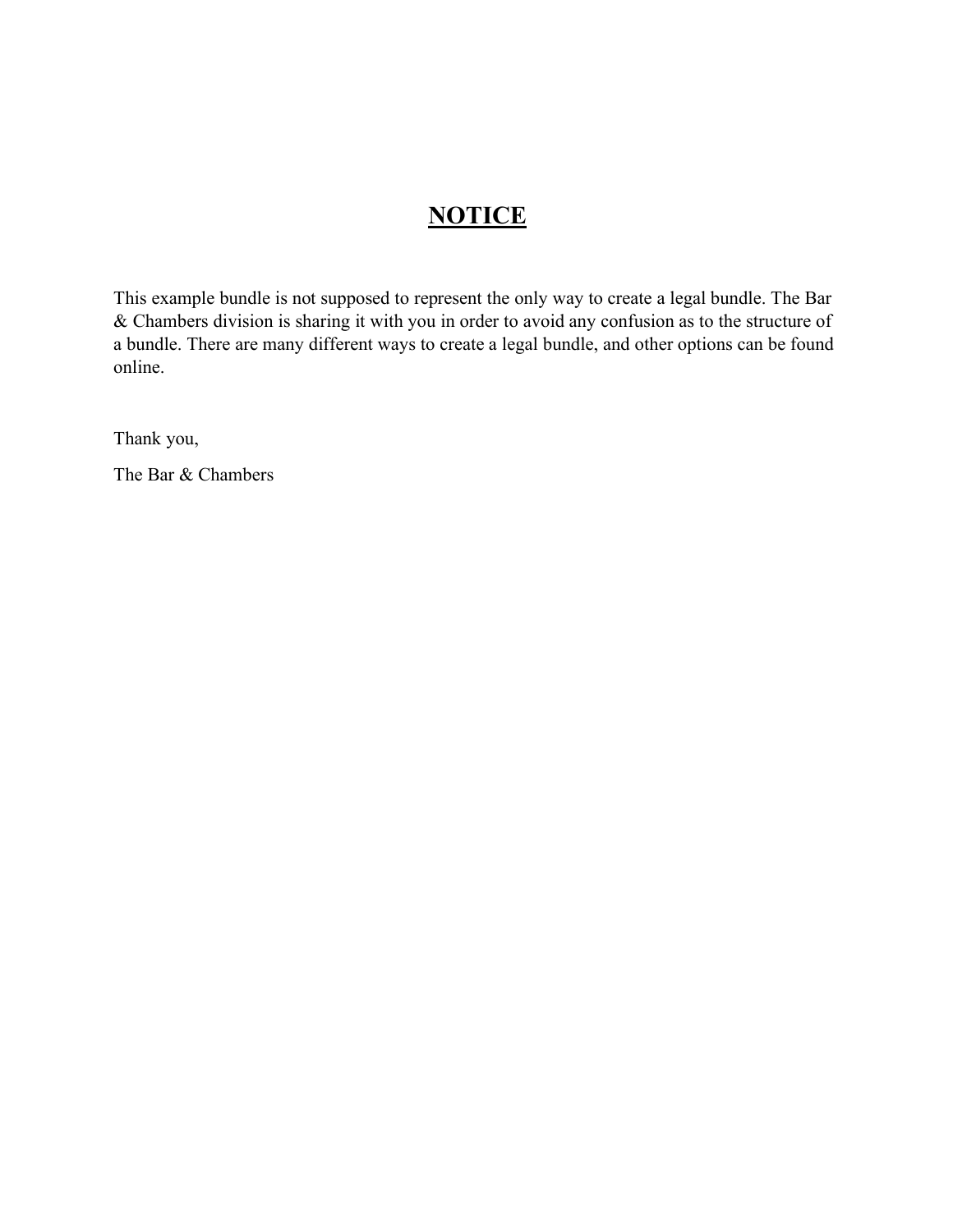## **Example Coversheet**

# **IN THE UK SUPREME COURT BETWEEN**

|           | <b>APPELLANT</b>  |
|-----------|-------------------|
| $-$ V $-$ |                   |
|           | <b>RESPONDENT</b> |

## **Bundle of Authorities on behalf of the Junior/Senior Respondent/Appellant**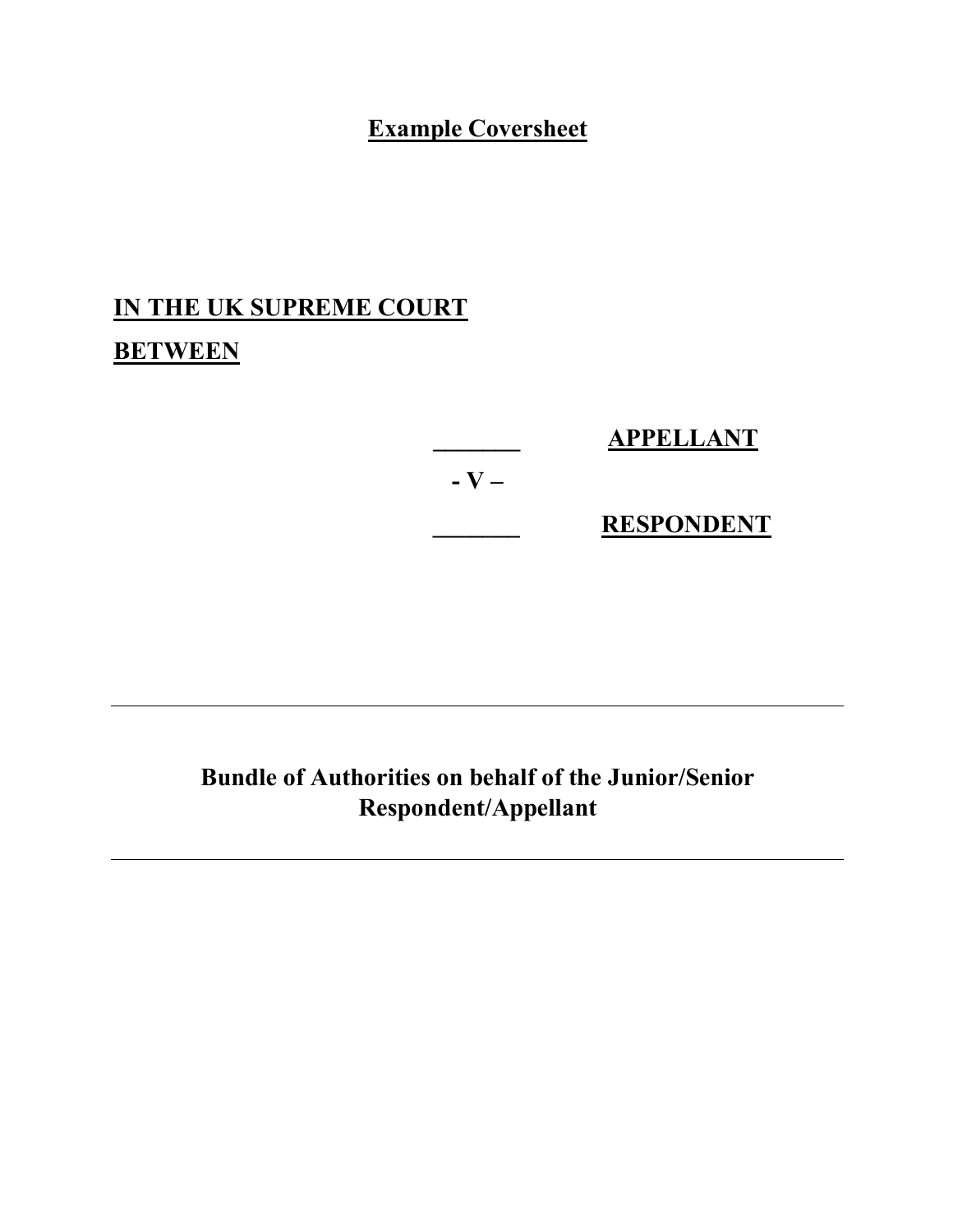### Contents Page:

1. Skeleton arguments

#### 2. The moot problem

- 3. Authorities for the junior/senior respondent/appellant
	- *a. Example*
	- *b. Example*
	- *c. Example*

### 4. Authorities for the junior/senior respondent/appellant

- a. Note: check the competition rulebook to see if you are required to submit your authorities individually or in combined sections
- b. *Example*
- c. Example
- d. Example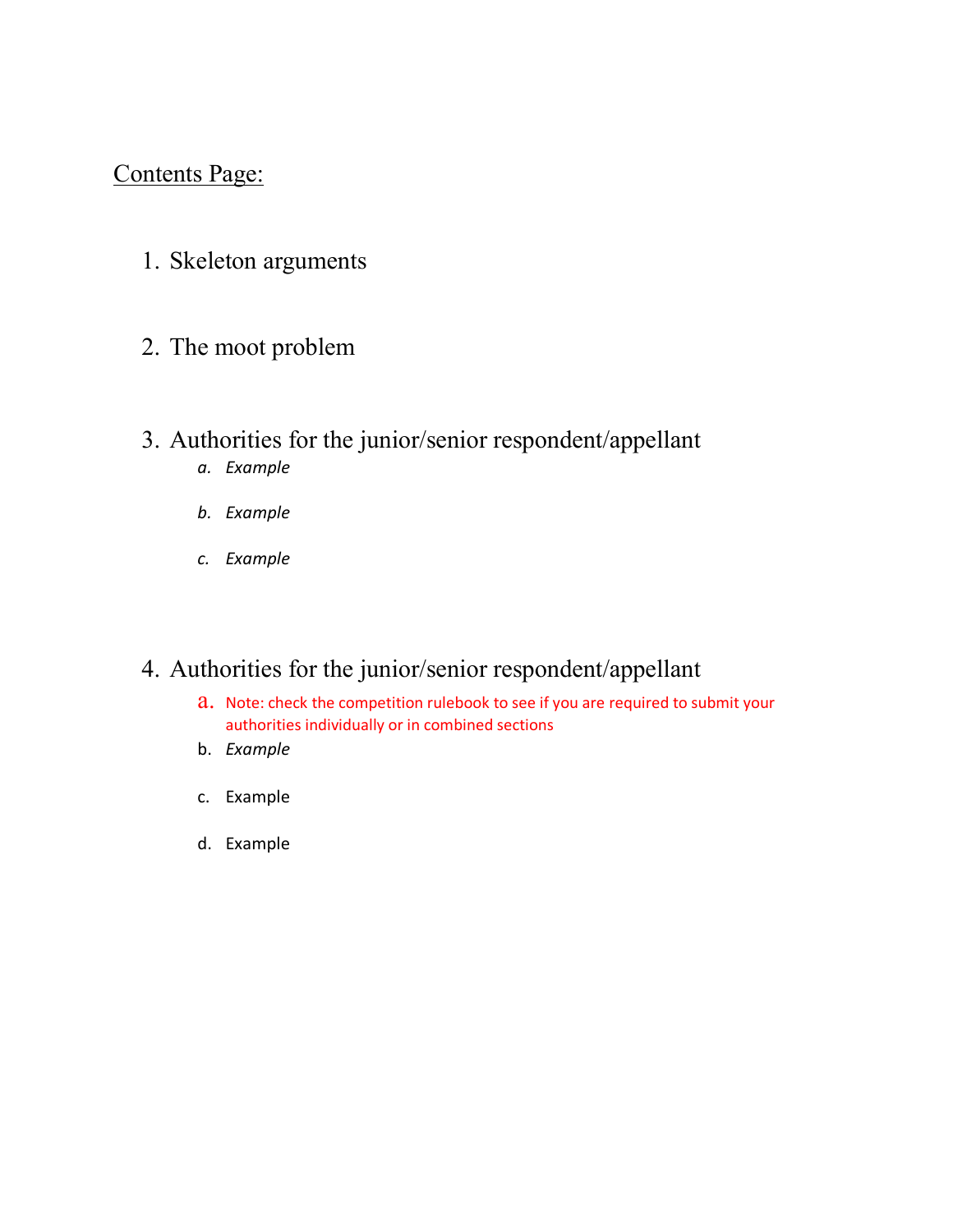# **IN THE UK SUPREME COURT**

#### **BETWEEN**

 **\_\_\_\_\_\_\_ APPELLANT - V – \_\_\_\_\_\_\_ RESPONDENT**

Skeleton Argument on behalf of the Senior/Junior Respondent/Appellant

representing the Senior/Junior Respondent/Appellant

#### **First Ground of Appeal:**

A) The box of chocolates should not be held to constitute consideration.

- 1. The box of chocolates was not a term agreed to, and therefore is only a gift which is not part of the contract.
	- a. The contract was accepted during the telephone call (*Brinkibon Ltd v Stahag Stahl und Stahlwarenhandelgesellschaft mbH* [1983] 2 AC 34, HL)
	- b. *Jacobs v Batavia & General Plantations Trust Ltd ( [1924]2 Ch. 329)* held that the 'parol evidence rule' applied.
	- c. Social agreements are not held to have an intention to create legal intentions (*Coward v Motor Insurers Bureau* [1963] 1 QB 259)
- 2. A promise to accept less for the same is unenforceable for want of consideration.
	- a. According to *Foakes v Beer [1884] 9 App Cas 605 HL*, a promise to accept partpayment of a debt in discharge of the whole debt lacks consideration and is unenforceable.
	- b. This case can be distinguished from *MWB Business Exchange Centres Ltd v Rock Advertising Ltd [2018] UKSC 24* because the practical benefit does not amount to a legal benefit.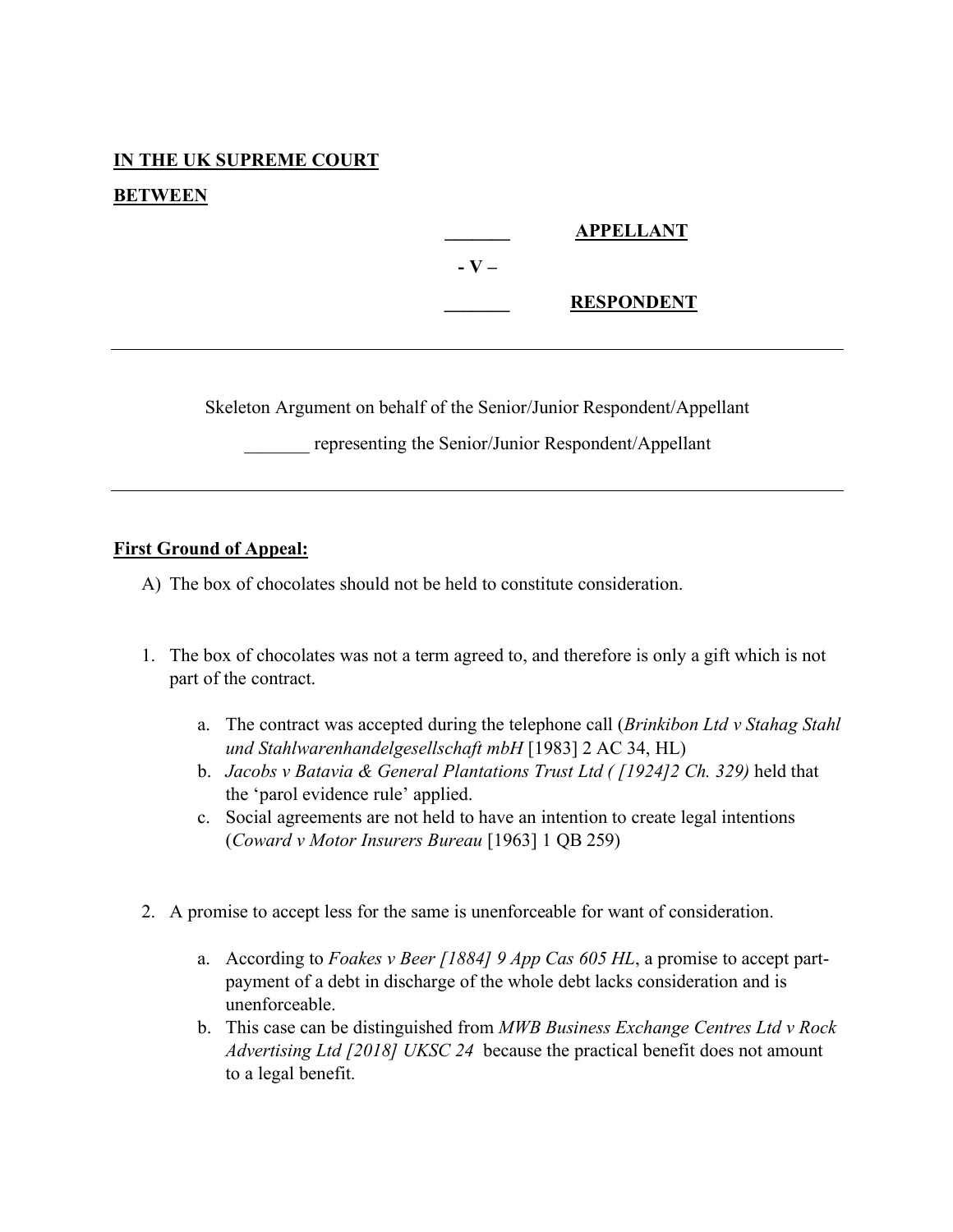**Include the Moot Problem now.**